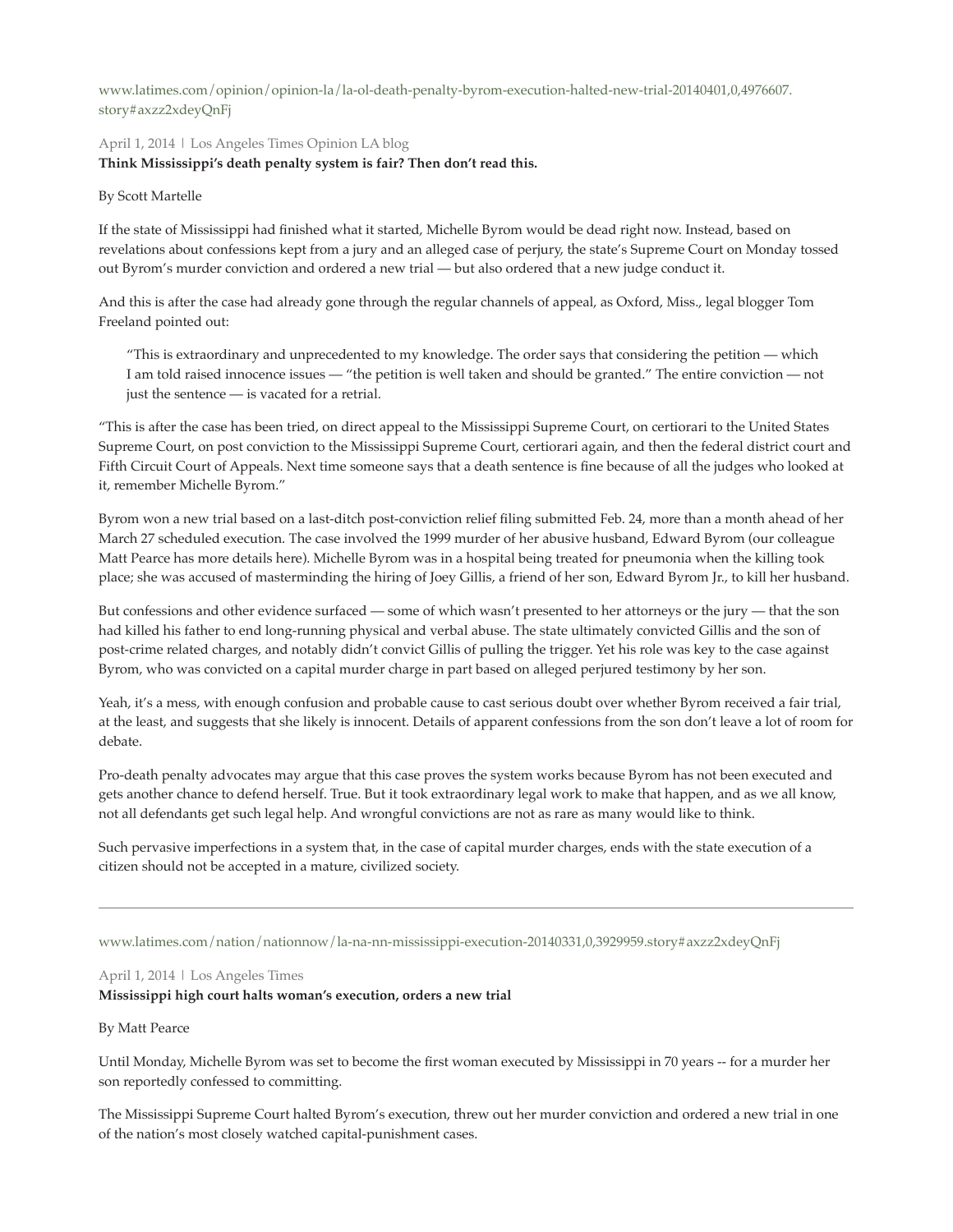In the decision handed down Monday, the court called its own move "extraordinary and extremely rare," at least compared to similar death-penalty appeals, few of which result in new trials.

But the particulars of Byrom's case have also been peculiar, according to observers who have followed it.

Byrom, 56, had been convicted of masterminding the 1999 murder of her husband, Edward Byrom Sr., and got the death penalty despite confessions by her son, Edward Jr., that pointed to a possible crime of passion.

"As I sat on my bed, tears of rage flowing, remembering my childhood my anger kept building and building, and I went to my car, got the 9mm, and walked to his room, peeked in, and he was asleep," read one letter by Edward Byrom Jr., quoted in the Jackson Free Press. "I walked about 2 steps in the door, and screamed, and shut my eyes, when I heard him move, I started firing."

But jurors never heard of those confessions, according to local media. Instead, officials argued that one of Edward Byrom Jr.'s friends, Joey Gillis, was the triggerman as part of a murder-for-hire plot orchestrated by Michelle Byrom.

Gillis and Edward Byrom Jr. were convicted of lesser crimes and are now free, while Michelle Byrom got the death penalty. At one point, her execution had been scheduled for last week.

The prosecution has received national criticism, with legal analyst Andrew Cohen writing in the Atlantic that the case contained an "unholy trinity" of constitutional problems: "Her lawyers acted incompetently at trial, making one mistake after another. Exculpatory evidence that likely would have changed the outcome of her trial was hidden from her by the trial judge, and perhaps by prosecutors as well. Dealing with codefendants, prosecutors played a form of musical chairs with the facts and with the charges."

One Mississippi Supreme Court justice had previously written of Byrom's defense against the death penalty: "I have attempted to conjure up in my imagination a more egregious case of ineffective assistance of counsel during the sentencing phase of a capital case. I cannot."

In the en banc order handed down Monday, the state's highest court did not detail the specifics about why it threw out the conviction, saying simply that the court had reviewed the materials surrounding the case and that Byrom's appeal was "well taken and should be granted."

After the ruling, Byrom's lawyers said in a statement that they were "grateful" for the decision and for the opportunity to give Byrom another shot in court.

"Michelle suffered extreme sexual and physical abuse from an early age and throughout her marriage," the statement said. "We are pleased that Ms. Byrom will now have the opportunity to present the overwhelming evidence that she is innocent of murder-for-hire."

The case was ordered back to Tishomingo County to be assigned to a different trial judge.

edition.cnn.com/2014/03/31/justice/mississippi-michelle-byrom-execution/index.html

### April 1, 2014

**Mississippi death row inmate Michelle Byrom to get new trial** 

By Marlena Baldacci | CNN

#### STORY HIGHLIGHTS

Defense attorney "grateful" for decision, applauds "just and fair result" in case

Michelle Byrom was sentenced to death for the 1999 slaying of her husband in Iuka, Mississippi

Byrom, set to be executed for her husband's murder, gets new trial, state high court says

Defense says it wants to explore Byrom's son's confession to court-appointed psychologist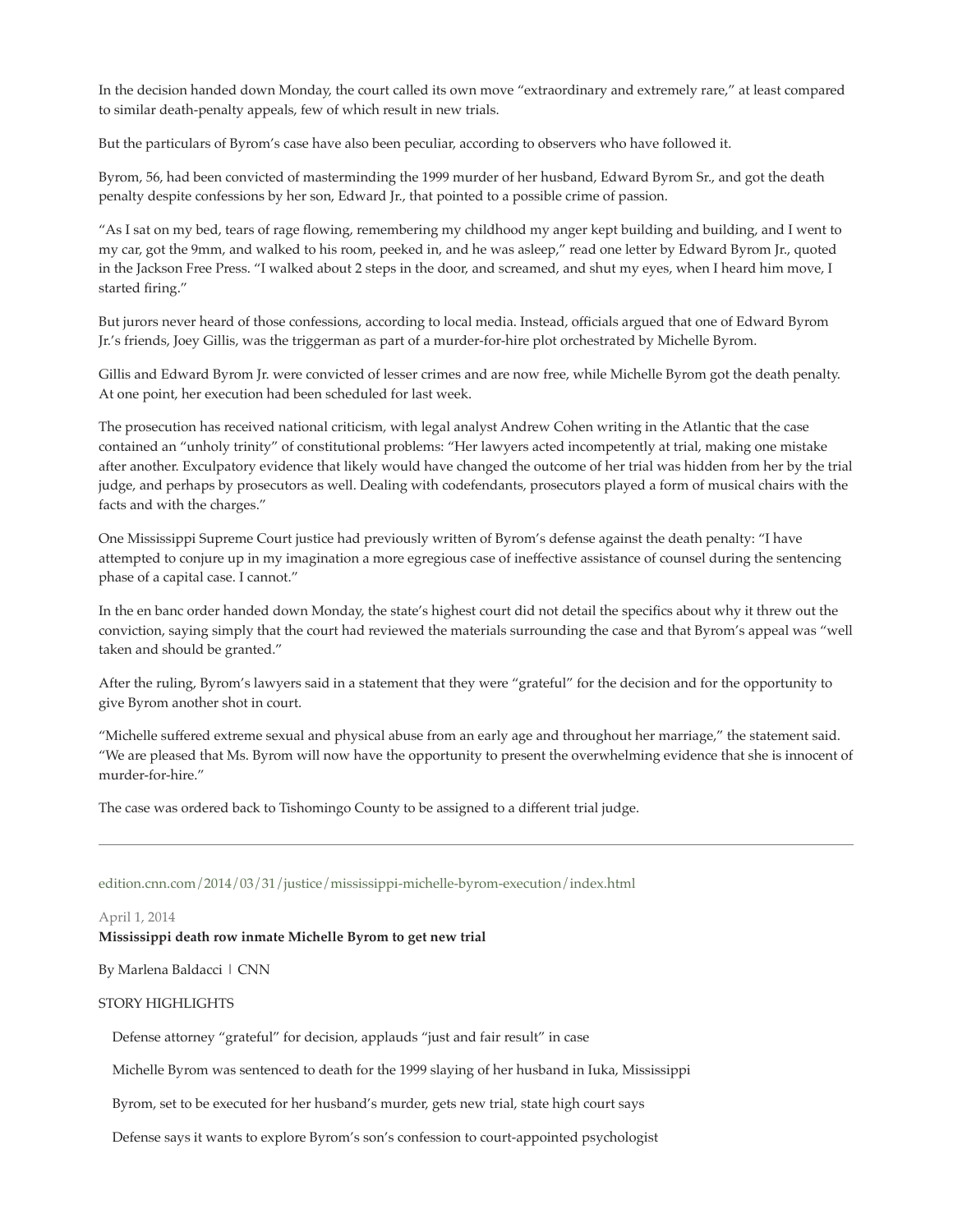(CNN) -- A new trial has been ordered for Mississippi death row inmate Michelle Byrom, according to a state Supreme Court opinion issued Monday.

Byrom's capital murder conviction was reversed, and the case has been remanded to the circuit court for a new trial, the opinion said.

"We are very grateful that the Mississippi Supreme Court has granted Michelle Byrom's request for relief from her death sentence," said Byrom's attorney, David Calder. "This was a team effort on the part of the attorneys currently representing Michelle, and we believe that the court reached a just and fair result under the facts presented in this case."

Byrom has been on death row since her 2000 conviction for capital murder. The 57-year-old woman was convicted of being the mastermind of a murder-for-hire plot to kill her allegedly abusive husband, a killing her son had admitted to committing in several jailhouse letters and, according to court documents, in an interview with a court-appointed psychologist.

He recanted when he was put on the stand, according to court records.

Attorney General Jim Hood, who had requested Byrom's execution, said Monday his office would seek the court's reasoning for the reversal.

"While we respect the Mississippi Supreme Court's decision, it is important that the trial court know and understand the specific errors that were found by the justices so that the lower court knows the best way to proceed," he said. "Our citizens can once again take comfort in the fact that we have a legal system that works for all parties involved."

The Supreme Court opinion noted that the decision "is extraordinary and extremely rare in the context of a petition for leave to pursue post-conviction relief."

Oliver Diaz, the former presiding justice of the Supreme Court, called the opinion "actually kinda amazing," from the order for a new trial to the ruling's release on a Monday instead of a Thursday, as usual.

"The lawyers filed a last ditch motion for additional post conviction relief. These are almost never granted. Defendants are limited to a single post conviction motion," he wrote in an e-mail to CNN. "It is extremely rare to grant and send back for a new trial."

The court further instructed that a different judge should be assigned to Byrom's new trial.

Circuit Judge Thomas J. Gardner, who imposed the death sentence on Byrom after her conviction, declined to comment to CNN, saying, "The matter is ongoing."

Diaz also said the order for a new judge was extraordinary.

"Also, taking the step of removing the original trial judge is very unusual as well," he wrote.

Tara Booth, spokeswoman for the Mississippi Department of Corrections, said the department expects an order Tuesday to transfer Byrom from the Central Mississippi Correctional Facility to Tishomingo County, where the killing occurred.

Hood, the attorney general, had requested that Byrom be executed "on or before (the date of) March 27," but the Mississippi Supreme Court, which has the final say on execution dates, denied Hood's request.

During Michelle Byrom's original trial, prosecutors said she plotted to kill her husband, who was fatally shot in his home in Iuka, Mississippi, in 1999 while Michelle was in the hospital receiving treatment for double pneumonia. A jury convicted her based on evidence and testimony alleging that she was the mastermind of the plot.

Byrom Jr. admitted in jailhouse letters that he had committed the crime on his own after growing tired of his father's physical and verbal abuse, and a court-appointed psychologist has said that Byrom Jr. told him a similar story.

On the stand, Byrom Jr. pinned the slaying on one of his friends, whom he said his mother had hired for \$15,000.

Following her attorney's advice, Michelle Byrom waived her right to a jury sentencing, allowing the judge to decide her fate. He sentenced her to death.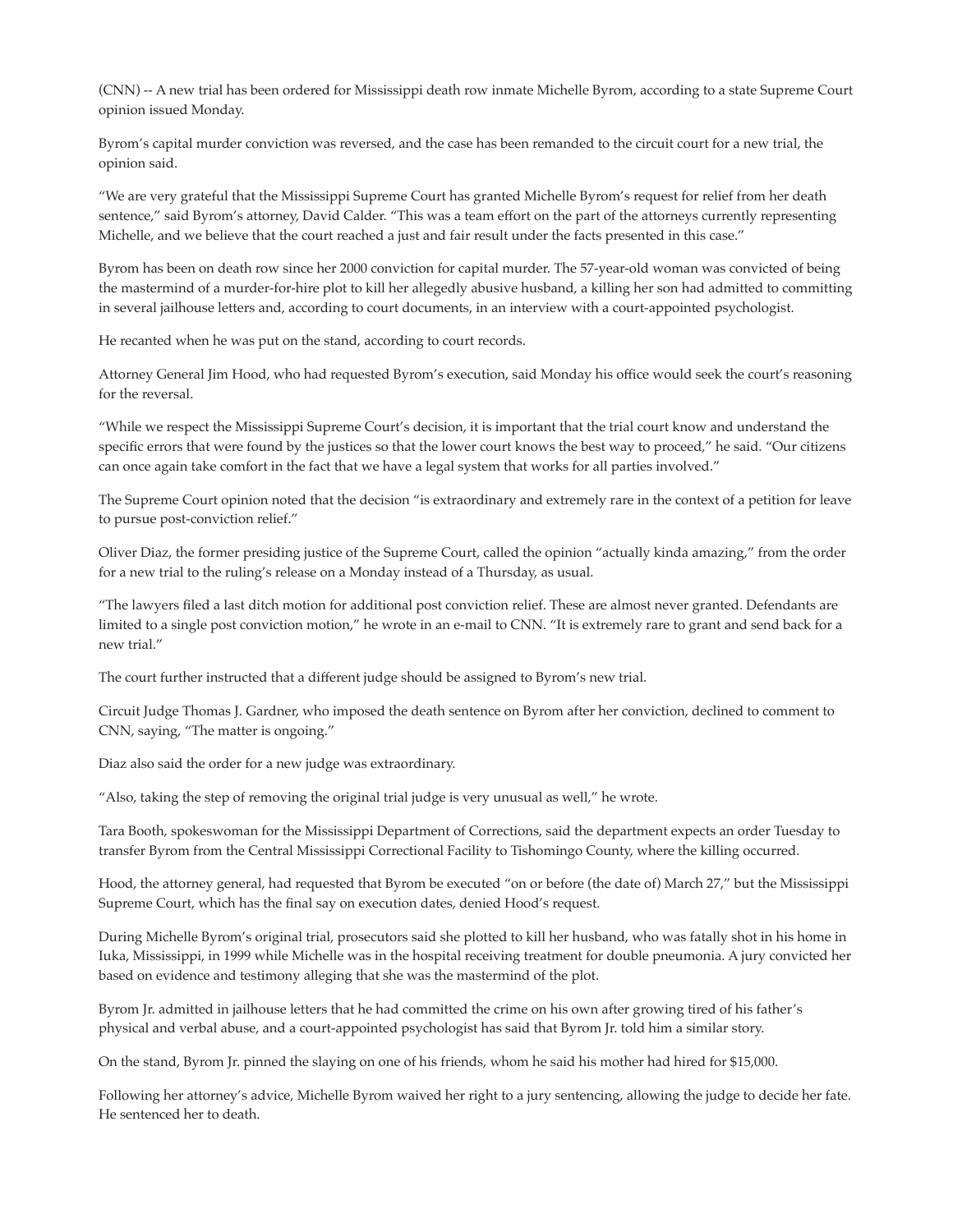Prior to Monday's ruling, Michelle Byrom's defense attorneys had filed a motion asking the court for additional discovery so the alleged confession to the court-appointed psychologist could be fully explored.

The defense attorneys also want to depose the prosecutor from her trial, Arch Bullard, regarding his knowledge of Byrom Jr.'s alleged confession to the psychologist.

Bullard has told CNN that he firmly believes Michelle Byrom was the mastermind of the murder-for-hire plot.

www.usatoday.com/story/news/nation/2014/03/31/miss-death-row-inmate-capital-conviction-reversed/7129477

#### April 1, 2014 | USA Today **Miss. death row inmate's murder conviction reversed**

By Jerry Mitchell | Jackson Clarion-Ledger

JACKSON, Miss. — Four days after Mississippi sought to execute Michelle Byrom, the state Supreme Court tossed her capital murder conviction and ordered a new trial.

"I'm just overjoyed the court ruled so quickly after not setting the execution date to remedy a great injustice," said attorney David Voisin, a consultant for the defense team.

Defense lawyers were in the process of sharing the news with Byrom, 57, who has been on death row for 14 years.

"We are pleased that Ms. Byrom will now have the opportunity to present the overwhelming evidence that she is innocent of murder-for-hire," the defense said in a statement.

Paul Howell, chief investigator for the Tishomingo County, Miss., district attorney's office that handled the prosecution, said they plan to read over the order and take the appropriate action. "We respect the court's decision," he said. "We'll do whatever they ask us to do."

Monday's decision to reverse the case came after The (Jackson, Miss.) Clarion-Ledger and others drew attention to the fact that Byrom's son, Edward Byrom Jr., had repeatedly confessed to killing his father, Edward Byrom Sr., but jurors had never heard that evidence.

In Monday's two-page decision in the Byrom case, Justice Josiah Coleman called the ruling to reverse her conviction "extraordinary and extremely rare in the context of a petition for leave."

Former Justice Oliver Diaz Jr., who supported a new trial for her when he was on the bench, echoed the unusualness of the order, which came after Byrom had exhausted all her appeals. "It's breathtaking," he said. "It's amazing."

At Byrom's 2000 capital murder trial, jurors never heard any of Edward Byrom Jr.'s confessions. Instead, they heard him testify she hired "hit man" Joey Gillis for \$10,000 to \$15,000 to kill Edward Byrom Sr.

The jury convicted Byrom of capital murder for this alleged murder-for-hire scheme.

Convinced the case would be reversed, her defense lawyers at the time put up no mitigating evidence, which included "a lifetime of physical, sexual and emotional abuse," wrote defense attorney David Calder.

Her stepfather abused her and, by age 15, she was working as a stripper, Voisin said. Edward Byrom Sr., who had a special darkened room to watch pornography, reportedly forced her to have sex with other men, which he videotaped.

Without any mitigating evidence, Circuit Judge Thomas Gardner sentenced Byrom to death.

In Monday's order reversing the conviction, the high court ordered the case assigned to a judge other than Gardner.

In 2006, state Supreme Court Justice Jess Dickinson called for Byrom's conviction to be tossed out, writing, "I have attempted to conjure up in my imagination a more egregious case of ineffective assistance of counsel during the sentencing phase of a capital case. I cannot."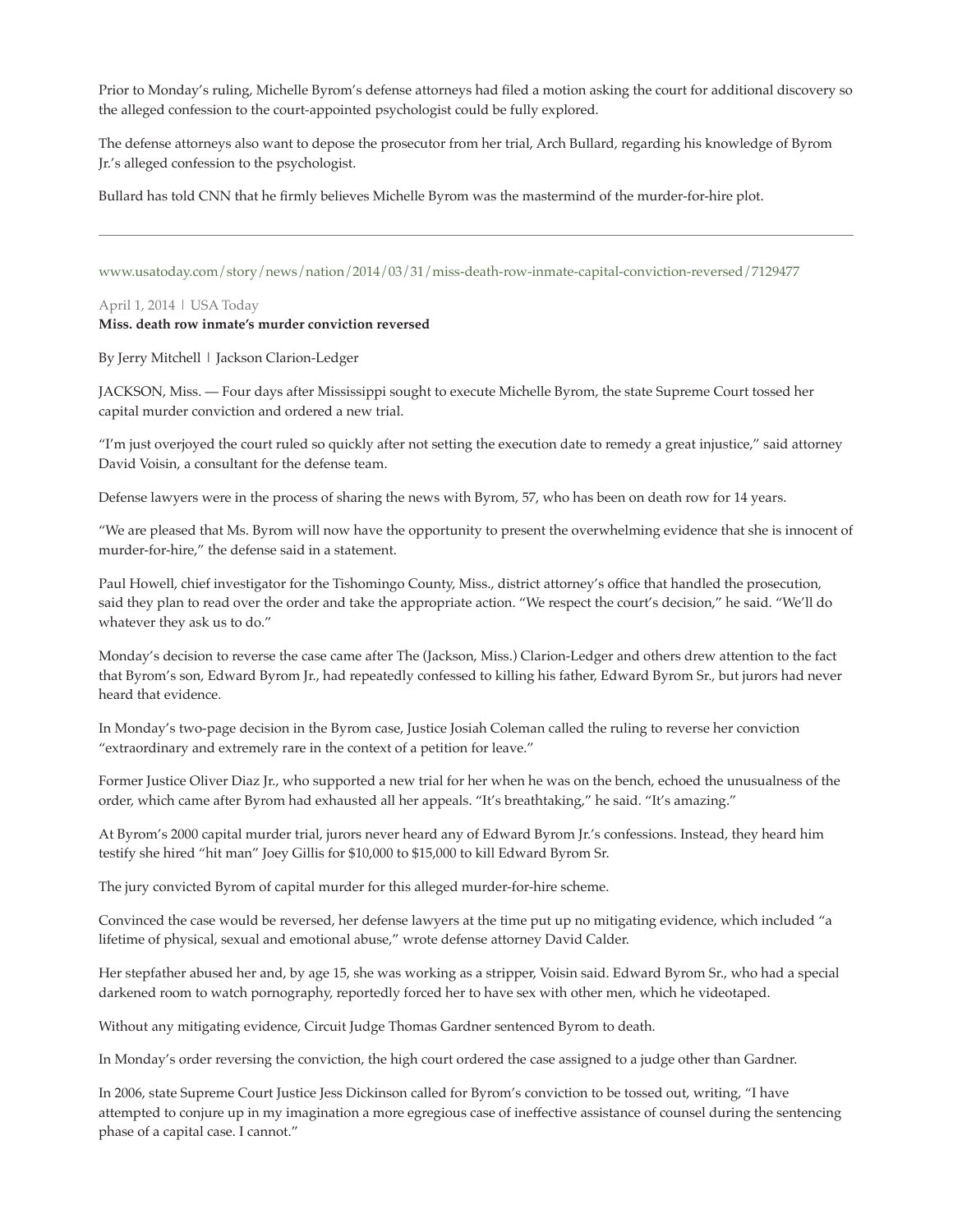Dickinson and two other justices concluded Byrom deserved a new trial because Edward Byrom Jr.'s letters admitting he killed his father were wrongly barred, but five justices upheld her conviction.

In an interview with The (Jackson, Miss.) Clarion-Ledger, former prosecutor Arch Bullard said he still believed Byrom was "the instigator" who "came up with the idea to have him killed."

But letters from her son told a different story, describing how after his father slapped him, he grabbed a 9 mm pistol and went in the room where his father was sleeping.

When he heard his father move, "I started firing," he wrote.

Edward Byrom Jr. also reportedly confessed to a psychologist that he had killed his father — more evidence jurors never heard.

Months after Byrom's conviction, Gillis' attorney learned about the statement to the psychologist and challenged the accusations against his client. Gillis wound up pleading to accessory after the fact.

In 2009, Gillis walked out of prison, and he has since given the defense a sworn statement, saying he did not shoot Edward Byrom Sr.

Contacted by The Clarion-Ledger, Edward Byrom Jr. denied killing his father.

But he wrote another letter to his mother, this one after the trial: "Do you remember the last question your attorney asked me? If I did it? Yes, I did, and Joey helped (in a way), but in so doing I released a chaotic chain of events that are still unraveling."

Sentenced to death, Byrom had exhausted all of her state and federal appeals when her lawyers sought relief to block the state from executing her. Byrom is one of two women on death row in Mississippi.

Monday's decision illustrates "there's a need to keep fighting for your client and not give up," said Alan Freedman of the Midwest Center for Justice, who helped represent Byrom on appeal. "It's never too late."

www.nbcnews.com/news/crime-courts/mississippi-womans-capital-murder-conviction-overturned-n68296

#### March 31, 2014 - 5:16 PM | NBC News

# **Mississippi Woman's Capital Murder Conviction Overturned**

By Tracy Connor

Four days after it halted her execution, Mississippi's highest court on Monday overturned the murder conviction of a woman whose son has confessed to the killing.

In a ruling it acknowledged was "extraordinary and extremely rare," the state Supreme Court ordered a new trial for Michelle Byrom, 57, who was convicted of capital murder in 2000 for the death of her husband, Edward Byrom — even though she was in the hospital with pneumonia on the day he was killed.

Byrom's pending execution had rallied supporters who pointed to coverage by the Jackson Clarion-Ledger newspaper reporting that her son, Edward Byrom Jr., had confessed to a court psychiatrist and in jailhouse letters to having fatally shot his father in Iuka, Miss., in 1999.

At Michelle Byrom's trial, however, Edward Byrom Jr. testified that his mother paid a hit man to kill his father.

Byrom's lawyers welcomed what they called a "swift and extraordinary step" to right "the extreme injustice in this case."

"Michelle suffered extreme sexual and physical abuse from an early age and throughout her marriage. We are pleased that Ms. Byrom will now have the opportunity to present the overwhelming evidence that she is innocent of murder-for-hire," they said in a statement.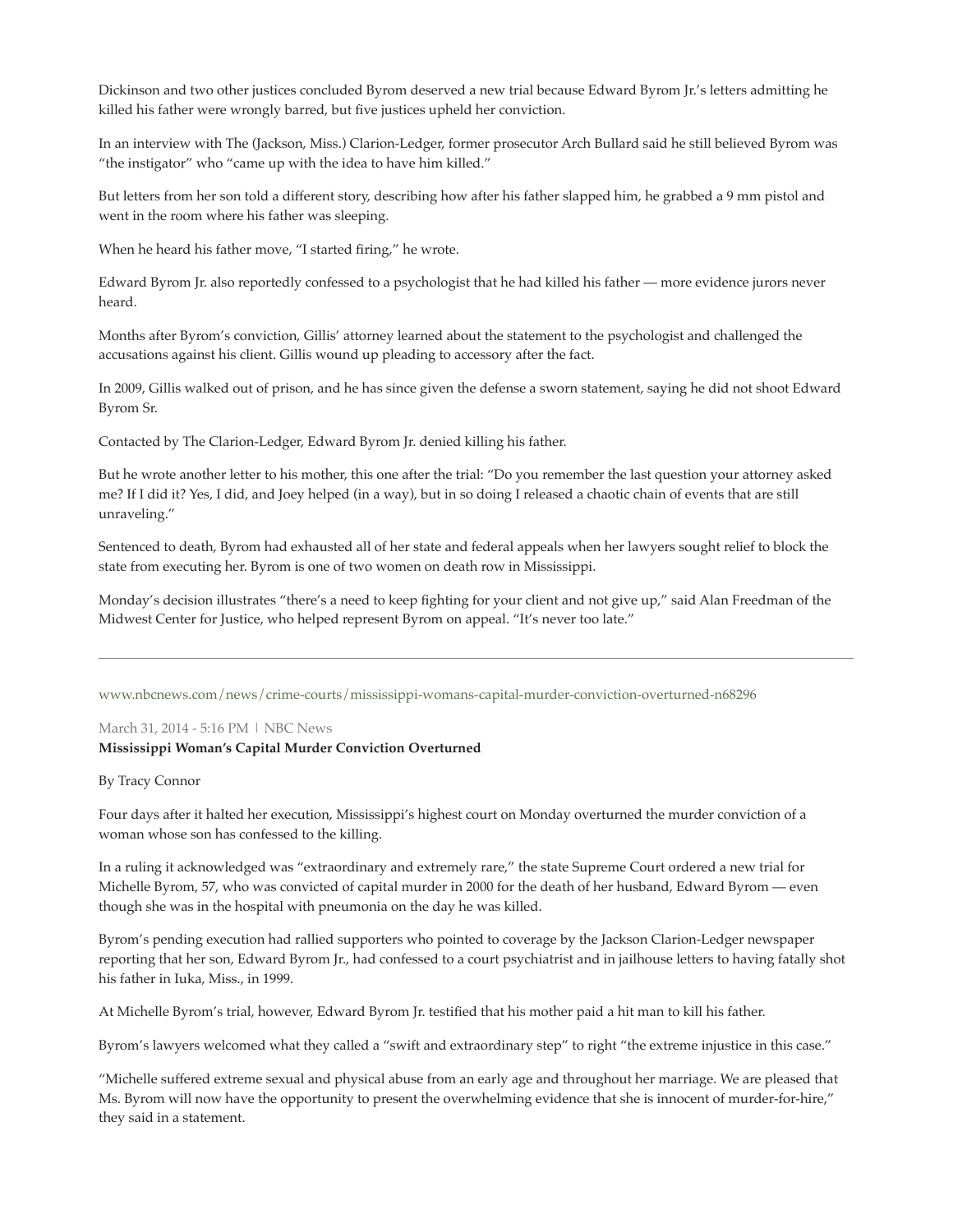In a statement, Mississippi Attorney General Jim Hood said:

"While we respect the Mississippi Supreme Court's decision, it is important that the trial court know and understand the specific errors that were found by the justices so that the lower court knows the best way to proceed.

"It is unusual for an appellate court to reverse and remand a case for a new trial without stating the reasons for the reversal. Our office will be filing a petition with the state Supreme Court seeking its reasoning for the reversal. That said, our citizens can once again take comfort in the fact that we have a legal system that works for all parties involved."

Separately, Byrom has sued the state challenging its plan to use drugs bought from a specialty pharmacy to execute her and another inmate, Charles Ray Crawford.

The pharmacy's co-owner told NBC News that he isn't allowed to compound sterile injectibles under state law and didn't actually compound the pentobarbital Mississippi's prisons bought in 2012.

The state Supreme Court refused last week to set an execution date for Crawford.

www.chicagotribune.com/news/sns-rt-us-usa-mississippi-deathrow-20140331,0,5859303.story

# March 31, 2014 - 5:31 PM | via Chicago Tribune **Mississippi woman on death row for over 13 years gets new trial**

By Emily Le Coz | Reuters

JACKSON, Mississippi (Reuters) - The Mississippi Supreme Court on Monday ordered a new trial for a female death row inmate, only days after she was given a last minute reprieve from execution.

Michelle Byrom, 57, would have become the first woman to be executed in the state in 70 years. She was convicted in 2000 of the fatal shooting of her husband, Edward Byrom Sr.

On Monday the state Supreme Court reversed her capital murder conviction and ordered a new trial, describing the case as "extraordinary and extremely rare," according to the court order signed by judge Josiah Dennis Coleman. There were conflicting confessions from the woman and her son.

"It's rather rare. But the claims were very strong. We're just delighted. It was a questionable case and the Mississippi Supreme Court recognized that," said Alan Freedman, one of the attorneys on Byrom's legal team with the Midwest Center for Justice based in Evanston, Illinois.

"We are grateful to the Mississippi Supreme Court in recognizing the extreme injustice in this case and taking the swift and extraordinary step of vacating Michelle Byrom's conviction so that she can have a fair opportunity to have her case heard in court," said David Voisin, a Jackson attorney advising Byrom's legal team.

Mississippi Attorney General Jim Hood had asked the state Supreme Court to set her execution for last Thursday night, but the court denied his motion a few hours before the scheduled time.

Byrom says she suffered years of physical, sexual and emotional abuse by her husband and was hospitalized with pneumonia the day he died in what prosecutors alleged was a murder-for-hire scheme to collect insurance money.

Defense attorneys say new evidence indicates that Byrom's son was responsible for the murder.

Byrom could remain in jail until her new trial but will be taken off death row, Freeman said. The state may also chose not to retry her and release her instead.

Meanwhile she will be transferred to Tishomingo County where she was convicted, according to Mississippi Department of Corrections spokeswoman Grace Fisher.

The state District Attorney's office said on Monday it would review the court order before deciding on an appropriate action.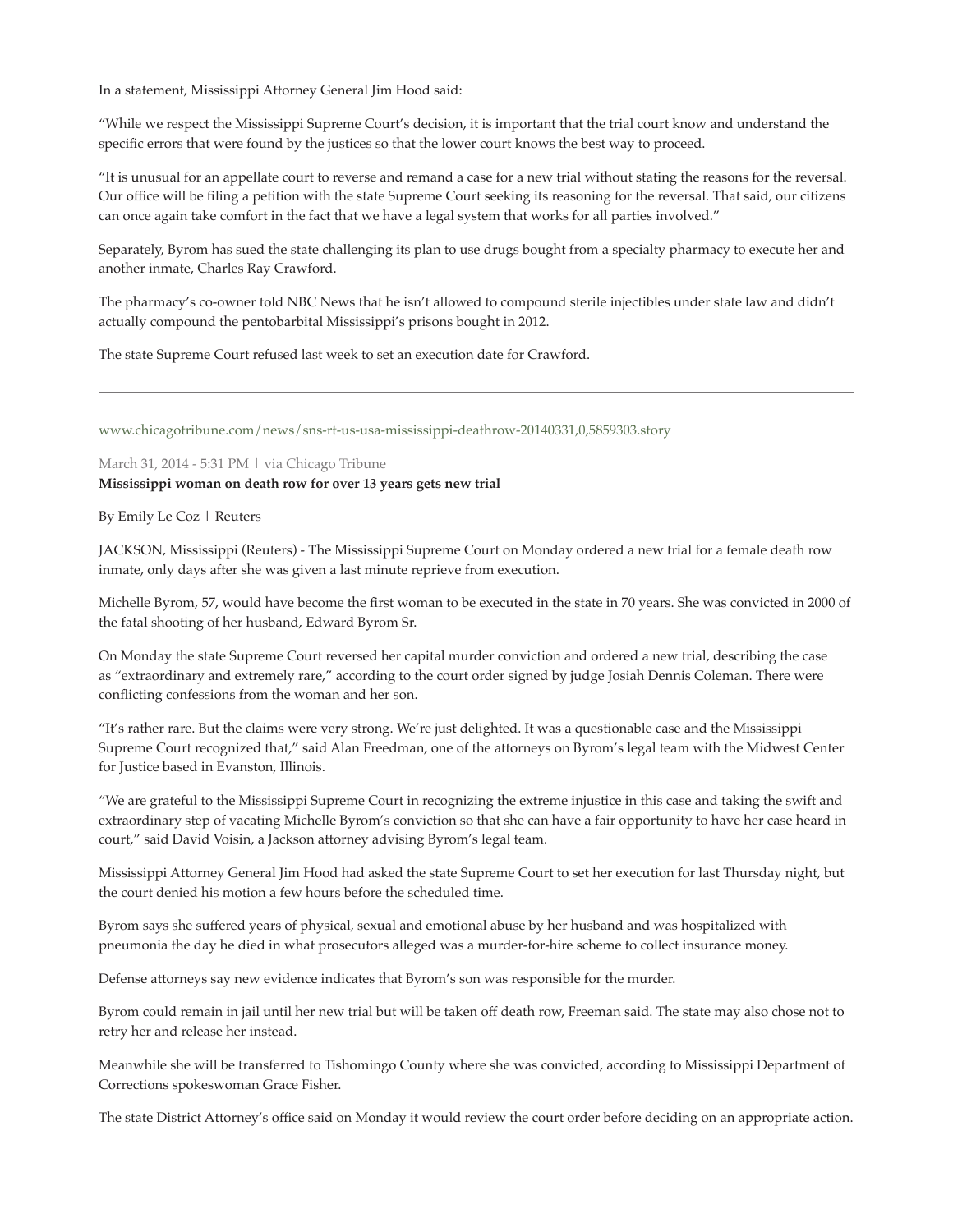The state's chief investigator, Paul Howell, said it would take time to determine whether to retry Byrom, since the office would review all the older evidence and talk to all witnesses.

Execution of a woman in the United States is rare. In February, a Texas woman became the 14th female inmate put to death in the country since the U.S. Supreme Court reinstated the death penalty in 1976, compared with about 1,400 men executed in that time.

Byrom is one of two women out of 50 inmates on death row in Mississippi, according to the state's Department of Corrections.

Prosecutors said Byrom hired her son's friend Joey Gillis to shoot her husband. They argued her son's only role was to secure the weapon and dispose of it.

Michelle Byrom confessed to the crime. But she now says she was just trying to protect her son, Edward Byrom Jr., who testified against her in exchange for a lesser charge.

The jury that found Michelle Byrom guilty never heard from a state-appointed forensic psychologist who told the judge before trial that the son had admitted to the murder, according to Voisin. The judge also withheld that evidence from Byrom's defense attorneys at the time, Voisin said.

Barred from the trial, too, were two letters the son wrote to his mother describing how he killed his father after finally snapping from years of abuse.

"I walked about two steps in the door, and screamed, and shut my eyes, (and) when I heard him move, I started firing," one letter read.

The judge did not allow the letters to be presented to jurors because defense attorneys failed to share them with the prosecution before the trial, Voisin said.

Gillis pleaded guilty to conspiracy and accessory after the fact to capital murder. Michelle Byrom's son pleaded guilty to conspiracy to commit capital murder, accessory before the fact to grand larceny and accessory before the fact to burglary.

Both men are now free after serving prison time.

- - - - -

Editing by David Adams; Editing by James Dalgleish, Andre Grenon and Steve Orlofsky

time.com/45042/mississippi-michelle-byrom-trial

# April 1, 2014 | Time **Mississippi Grants Michelle Byrom New Trial**

The Mississippi woman convicted of plotting her husband's murder in 2000 was granted a new trial on Monday, days after her postponed death by lethal injection would have made her the first woman executed in the state in seven decades

By Laura Stampler | @LauraStampler

A Mississippi woman on Death Row was granted a new murder trial Monday by the Mississippi supreme court, days after her execution by lethal injection was postponed.

Michelle Byrom, 57, would have been the first female convict to be executed in the state since 1944, and the 54th woman to have been executed in the United States since 1900. Her capital murder conviction has been reversed, and a lower court will hear her new trial.

Prosecutors accused Byrom of plotting her abusive husband's murder-for-hire, committed by her son's friend Joey Gillis, to collect \$350,000 and his life insurance policy, which led to her 2000 capital murder conviction.